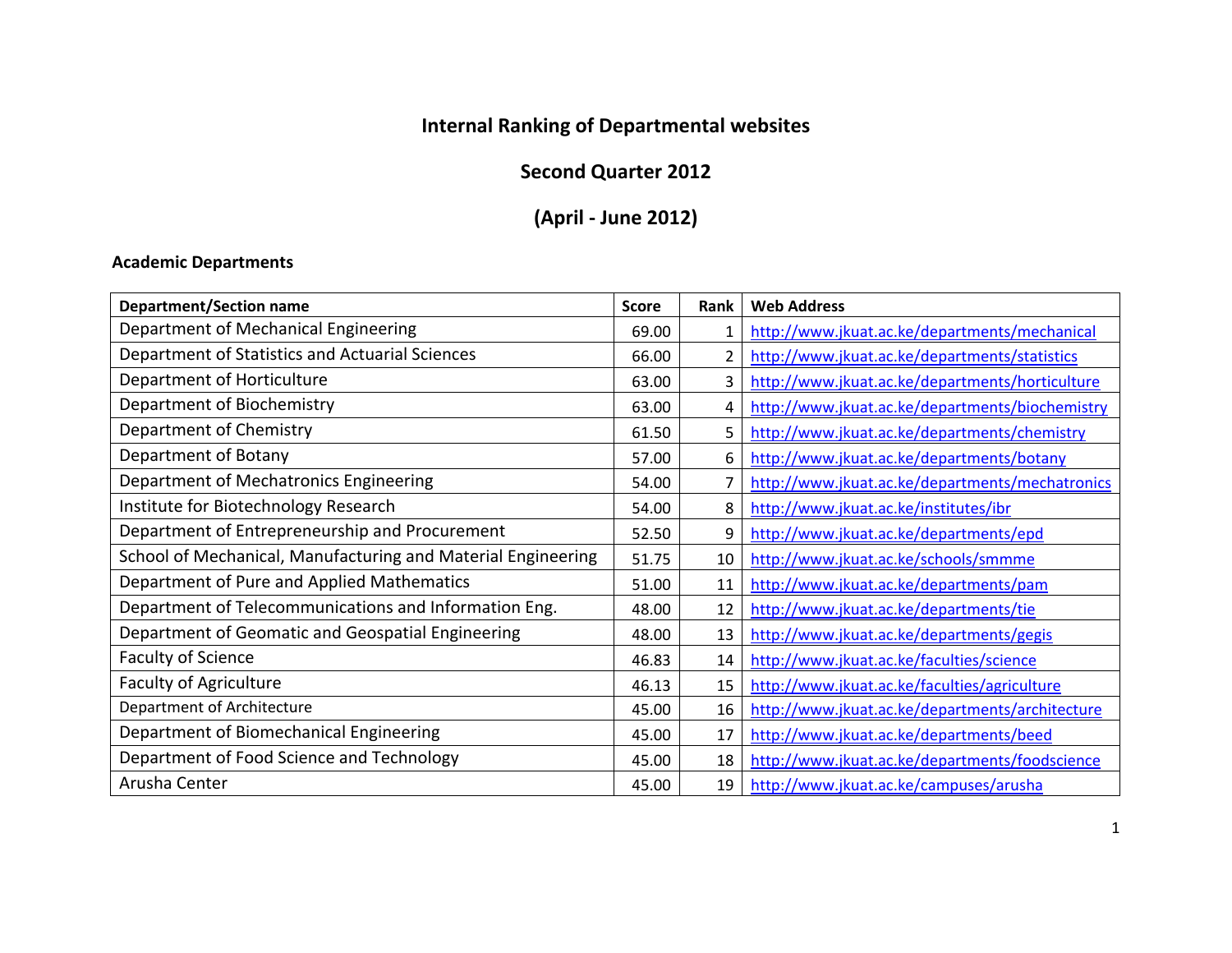| Department of Medical Laboratory Sciences                     | 43.50 | 20 | http://www.jkuat.ac.ke/departments/mls          |
|---------------------------------------------------------------|-------|----|-------------------------------------------------|
| Nakuru Center                                                 | 43.50 | 21 | http://www.jkuat.ac.ke/centres/nakuru           |
| Nairobi CBD Center                                            | 43.50 | 22 | http://www.jkuat.ac.ke/centres/nairobi          |
| College of Health Scicnces/ITROMID                            | 42.75 | 23 | http://www.jkuat.ac.ke/institutes/itromid       |
| Department of Physics                                         | 42.00 | 24 | http://www.jkuat.ac.ke/departments/physics      |
| Department of Zoology                                         | 42.00 | 25 | http://www.jkuat.ac.ke/departments/zoology      |
| Institute of Energy and Environmental Technology              | 39.00 | 26 | http://www.jkuat.ac.ke/institutes/ieet          |
| School of Electrical, Electronics and Information Engineering | 38.00 | 27 | http://www.jkuat.ac.ke/schools/seeie            |
| Department of Construction Management                         | 37.50 | 28 | http://www.jkuat.ac.ke/departments/conman       |
| Department of Land Resources Planning and Management          | 37.50 | 29 | http://www.jkuat.ac.ke/departments/landresource |
| Department of Computing                                       | 37.50 | 30 | http://www.jkuat.ac.ke/departments/computing    |
| College of Engineering and Technology                         | 37.32 | 31 | http://www.jkuat.ac.ke/colleges/engineering     |
| Department of Commerce and Economic Studies                   | 34.50 | 32 | http://www.jkuat.ac.ke/departments/ces          |
| Mombasa CBD Center                                            | 34.50 | 33 | http://www.jkuat.ac.ke/centres/mombasa          |
| Department of Landscape Architecture                          | 33.00 | 34 | http://www.jkuat.ac.ke/departments/landarch     |
| Department of Social Sciences and Humanities                  | 33.00 | 35 | http://www.jkuat.ac.ke/departments/ssh          |
| School for Human Resource Development                         | 33.00 | 36 | http://www.jkuat.ac.ke/schools/shrd             |
| Department of Electrical and Electronics Engineering          | 33.00 | 37 | http://www.jkuat.ac.ke/departments/eee          |
| Institute of Computer Science and Information Technology      | 33.00 | 38 | http://www.jkuat.ac.ke/institutes/icsit         |
| <b>Academic Affairs Division</b>                              | 32.19 | 39 | http://www.jkuat.ac.ke/divisions/aa             |
| School of Architecture and Building Sciences                  | 31.88 | 40 | http://www.jkuat.ac.ke/schools/sabs             |
| Kisii CBD Center                                              | 31.50 | 41 | http://www.jkuat.ac.ke/centres/kisii            |
| Nairobi Campus                                                | 30.00 | 42 | http://www.jkuat.ac.ke/campuses/nairobi         |
| School of Law                                                 | 28.50 | 43 | http://www.jkuat.ac.ke/schools/law              |
| Karen Campus                                                  | 28.50 | 44 | http://www.jkuat.ac.ke/campuses/karen           |
| School of Civil Engineering and Geomatic Engineering          | 26.51 | 45 | http://www.jkuat.ac.ke/schools/scege            |
| Department of Information Technology                          | 24.00 | 46 | http://www.jkuat.ac.ke/departments/it           |